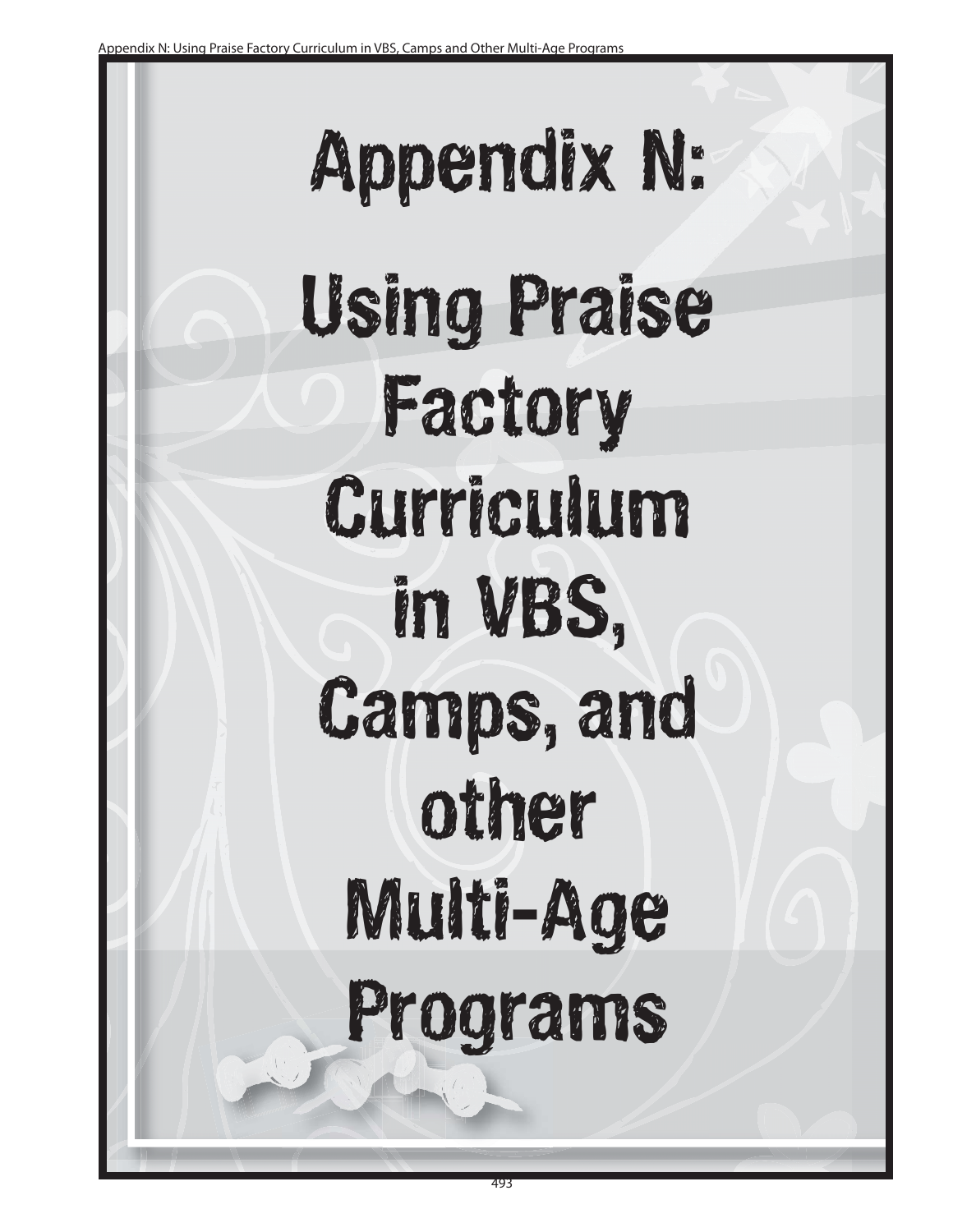Appendix N: Using Praise Factory Curriculum in VBS, Camps and Other Multi-Age Programs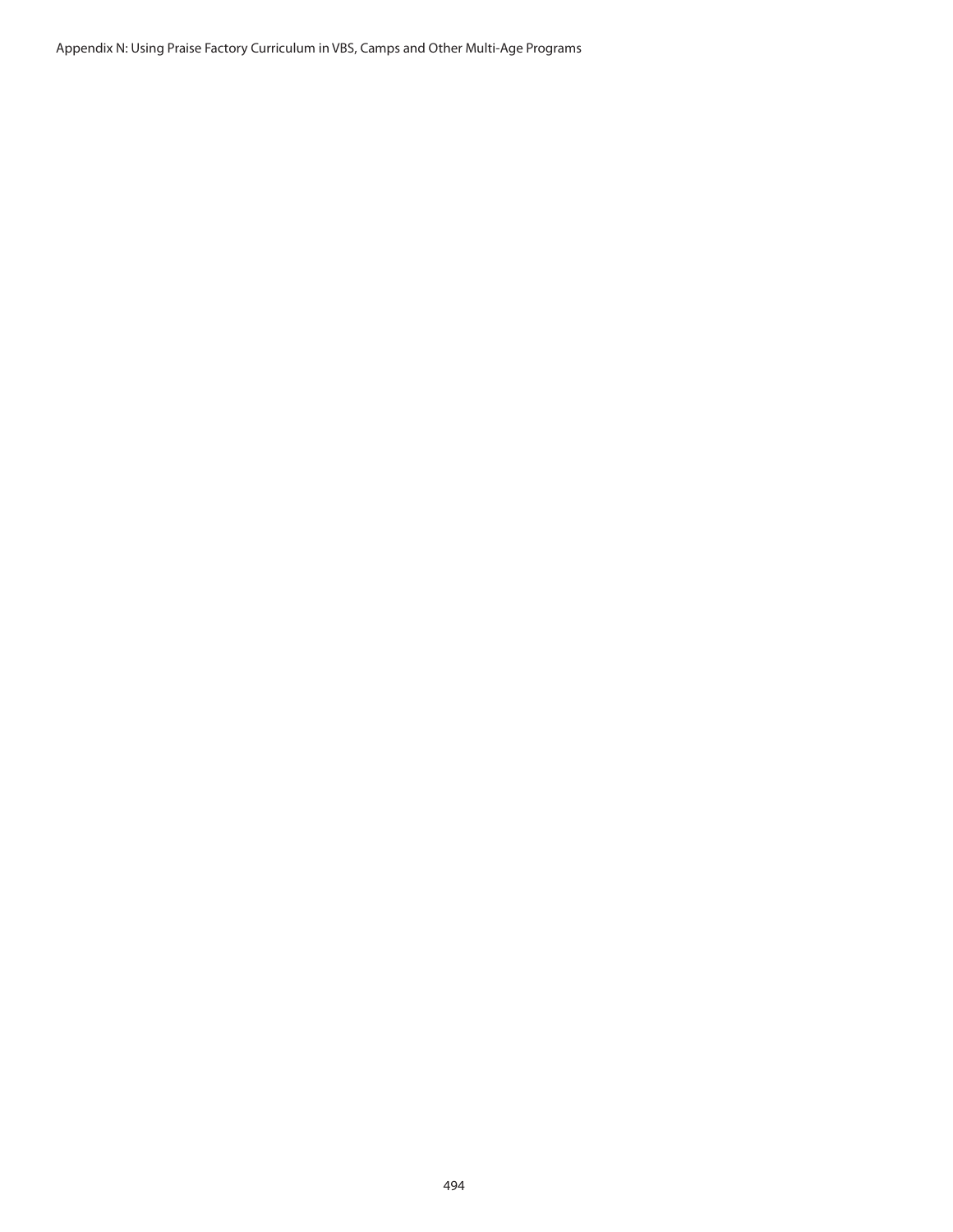# **VBS, Camps and Other Programs**

Programs like camps, VBS and short-term missions Children's Ministry usually involve such a wide, age-range of children that it's best to use two or three curriculums, instead of just one, to meet everyone's learning level. This is easy to do with the Praise Factory family of curriculum, since you are using the same, sixteen Big Question Units in all three curriculums.

There are so many ways to do these programs. Here are the most common ones I've heard of:

- One, half day
- One, full day
- One evening
- Friday Night-Saturday
- Five, half days
- Five, full days
- Five evenings in a row
- Five one-day evenings (such as five Wednesday nights in a row)
- Two, five-day weeks in a row

Although these programs take place at many different times, they typically run one of three, standard lengths of time:

- 1 1/2 hour programs
- 2 1/2 hour programs
- 6 hour programs

Here are session suggestions for each of these three lengths of programs:

NOTE: I have put some place holder times in schedules. You change them to your actual times.

# **1 1/2 Hour Multi- Age Programs**

1 1/2 Hour Program (for 2 year olds):

- 9:00 Free Play/Activity Centers
- 9:15 Opening Circle Time (Singing, Big Question, Bible Verse and Bible Story)
- 9:30 Free Play/Activity Centers
- 9:45 Activities: Game, Craft and/or Music
- 10:20 Closing Circle Time
- 10:30 Dismissal

1 1/2 Hour Program (for ages 3-5): Hide 'n' Seek Kids or Deep Down Detectives Session, as written

1 1/2 Hour Program (for elementary age kids): Praise Factory Investigators Session, as written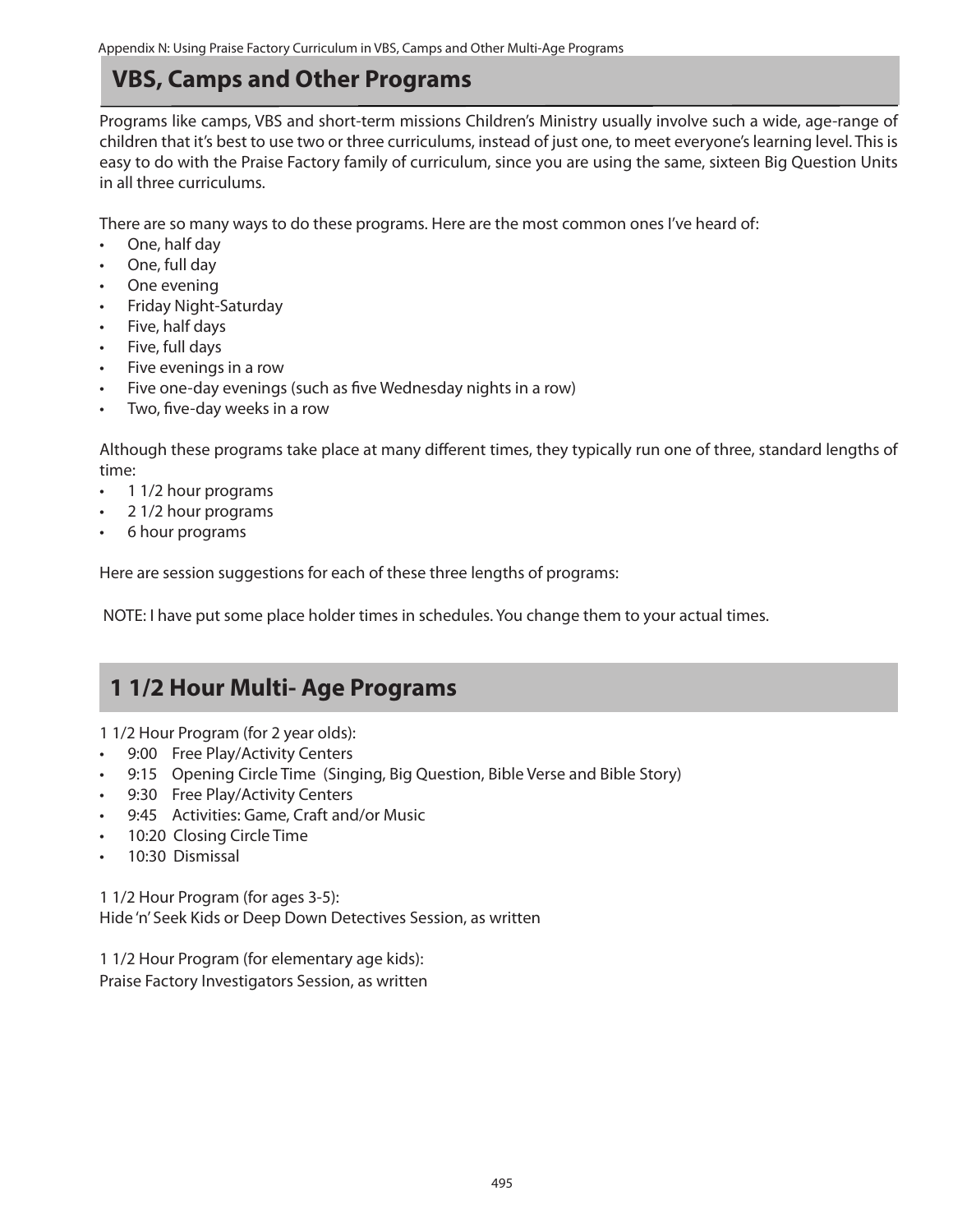## **VBS, Camps and Other Programs: 1 1/2 Hour Schedule**

#### **1 1/2 Hour Program (for 2 year olds):** (Hide 'n' Seek Kids or Deep Down Detectives)

- (9:15 Early Arriver Activity a few puzzles or paper and crayons on a table)
- 9:30 Activity Centers
- 9:40 Clean Up Toys
- 9:45 Opening Circle Time (Add actions to songs to make this time more active)
- 10:05 Craft Time (Use one of the Extra Crafts)
- 10:15 Play with Toys /Check Diapers/Potty Break
- 10:25 Clean Up Toys
- 10:30 Memory Verse Time: Music, Movement & Memory; Bible Verse Review Game
- 10:40 Snack Time
- 10:50 Closing Time/Take Home Sheet/Coloring Time (Ask them the Closing Time questions as they are coloring at the tables)
- 11:00 Parents come

#### **1 1/2 Hour Program (for 3-preK 5 year olds):** (Hide 'n' Seek Kids or Deep Down Detectives)

- (9:15 Early Arriver Activity a few puzzles or paper and crayons on a table)
- 9:30 Activity Centers
- 9:40 Clean Up Toys
- 9:45 Opening Circle Time (Add actions to songs to make this time more active)
- 10:05 Craft Time (Use one of the Extra Crafts)
- 10:15 Play with Toys /Check Diapers/Potty Break
- 10:25 Clean Up Toys
- 10:30 Memory Verse Time: Music, Movement & Memory; Bible Verse Review Game
- 10:40 Snack Time
- 10:50 Closing Time/Take Home Sheet/Coloring Time (Ask them the Closing Time questions as they are coloring at the tables)
- 11:00 Parents come

#### **1 1/2 Hour Program--elementary school (**Praise Factory Investigators)

- 9:00 Opening Large Group Time: Welcome, Singing
- 9:15 Opening Large Group Time: Big Question, Bible Truth, Bible Verse and Bible Story
- 9:45 Small Group Activities (Discussion and Games/Music/Craft Activities) If desired, each small group can prepare their activity for Small Group Presentations in Closing Large Group.
- 10:15 Closing Large Group Time: Small Group Presentations and/or Singing
- 10:30 Dismissal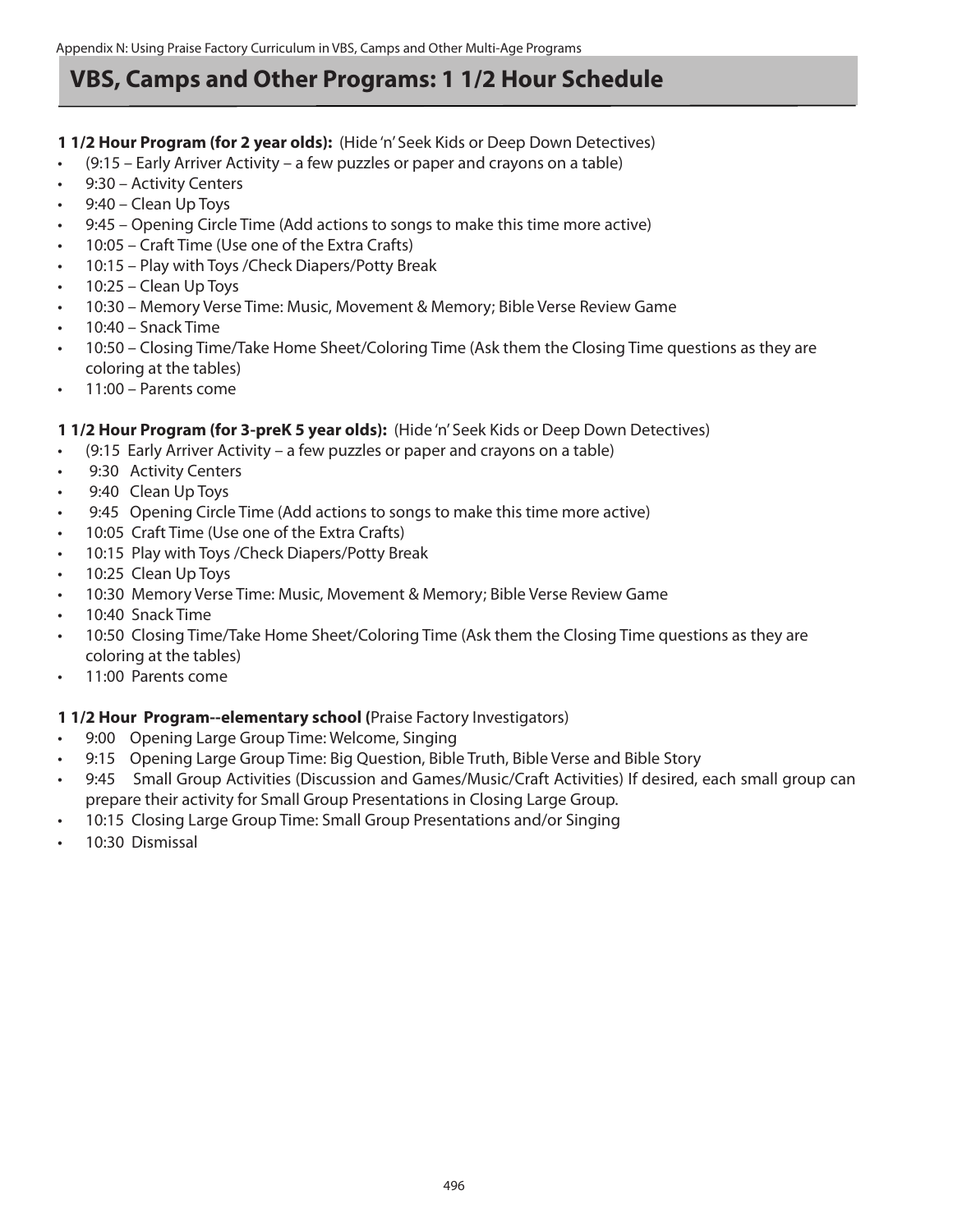# **VBS, Camps and Other Programs: 2 1/2 Hour Schedule**

**2 1/2 Hour Program (for 2 year olds):** (Hide 'n' Seek Kids or Deep Down Detectives)

- (8:45 Early Arriver Activity a few puzzles or paper and crayons on a table)
- 9:00 Activity Centers (first set)
- 9:10 Clean Up Toys
- 9:15 Opening Circle Time (Add actions to songs to make this time more active)
- 9:25 Activity Centers (first set)
- 9:35 Craft Time (Use one of the Extra Crafts)
- 9:45 Play with Toys /Check Diapers/Potty Break 2
- 9:55 Clean Up Toys
- 10:00 Snack Time
- 10:10 Memory Verse Time: Music, Movement & Memory; Bible Verse Review Game
- 10:20 Activity Centers (second set)
- 10:30 Clean Up Toys
- 10:45 Craft Time (one of the extra crafts)
- 10:55 Play with Toys /Check Diapers/Potty Break 2
- 11:00 Clean up Toys
- 11:05 Active Indoor/Outdoor Play
- 11:25 Closing Time Circle Time
- 11: 15 Coloring Time/Take Home Sheet
- 11:30 Parents come

## **2 1/2 Hour Program (for 3-preK 5 year olds):** (Hide 'n' Seek Kids or Deep Down Detectives)

- (8:45 Early Arriver Activity a few puzzles or paper and crayons on a table)
- 9:00 Activity Centers (first set)
- 9:15 Clean Up Toys
- 9:20 Opening Circle Time (Add actions to songs to make this time more active)
- 9:40 Craft Time (Use one of the Extra Crafts)
- 9:55 Activity Centers (first set)
- 10:10 Clean Up Toys
- 10:15 Potty Break/Wash Hands
- 10:25 Snack Time
- 10:35 Active Indoor/Outdoor Play OR Activity Centers (second set)
- 10:50 Clean Up Toys
- 10:55 Memory Verse Time: Music, Movement & Memory; Bible Verse Review Game
- 11:10 Closing Time Circle Time
- 11:20 Coloring Time/Take Home Sheet
- 11:30 Parents come

## **2 1/2 Hour Program--elementary school (**Praise Factory Investigators)

- 9:00 Opening Large Group Time: Welcome, Singing
- 9:15 Opening Large Group Time: Big Question, Bible Truth, Bible Verse and Bible Story
- 9:45 Small Group Activity 1: Discussion and Craft Activity
- 10:15 Active Outdoor/Indoor Play
- 10:30 Snack (Story-related snack) ACTS and Discussion Time (related to activity they are about to do 10:45 Small Group Activity 2: (Prepare this one for presentation to the rest of the children during Closing Large Group Time, if desired)
- 11:15: Closing Large Group Time: Small Group Presentations and/or Singing
- 11:30 Dismissal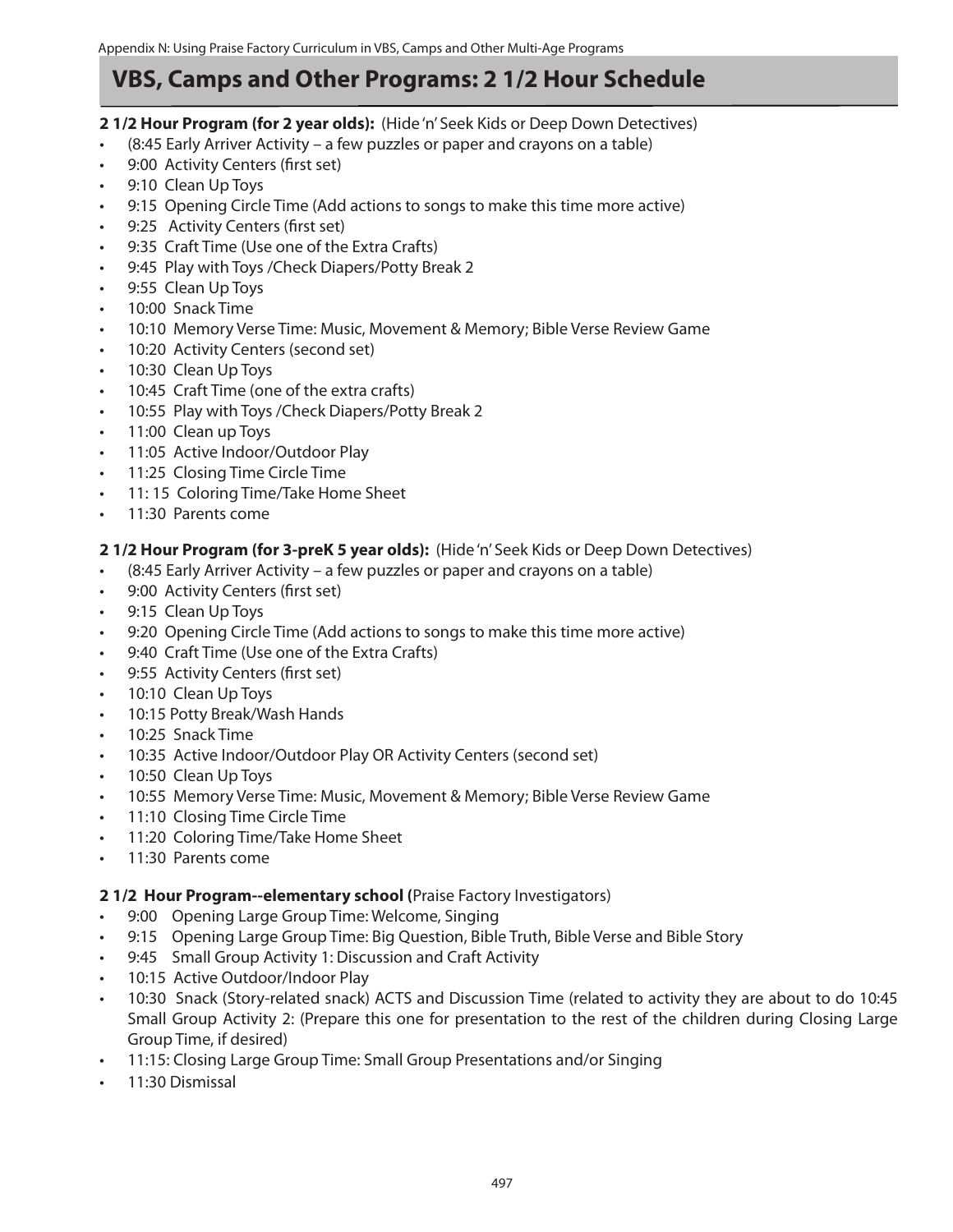# **VBS, Camps and Other Programs: 6 Hour Schedule**

## **6 Hour (Full Day) Program (for 3-preK 5 year olds):** (Hide 'n' Seek Kids or Deep Down Detectives)

Use one Bible Truth and Bible story for the whole day's session. Afternoon provides an opportunity for reinforcement. **Morning Schedule**

- 8:45 Early Arriver Activity a few puzzles or paper and crayons on a table)
- 9:00 Activity Centers (first set)
- 9:15 Clean Up Toys
- 9:20 Opening Circle Time (Add actions to songs to make this time more active)
- 9:50 Active Indoor/Outdoor Play (Playground or organized games)
- 10:30 Potty Break/Wash Hands/Snack Time
- 10:45 Music, Movement & Memory Game and Singing
- 11:00 Craft Time (Use one of the Extra Crafts)
- 11:30 Activity Centers (second set)
- 12:00 1:00 Lunch and Play Time/Rest Time

## **Afternoon Schedule**

- 1: 00 Bible Story Review & Bible Verse Review (repeat story and storyboard or use games to review)
- 1: 20 Craft Time (Use one of the take home sheet coloring activities of the Extra Crafts)
- 1:40 Activity Centers (second set)
- 2:00 Snack and Potty Break
- 2:30 Closing Circle Time Review/Singing
- 2:40 Free play, games, possibility outdoors
- 3:00 Dismissal

## **6 Hour (Full Day) Program--elementary school (**Praise Factory Investigators)

- **Use two stories from same Bible Truth: one in the morning, one in the afternoon.**
- 8:45 Greet children and parents as they arrive
- 9:00 Small Group Time: Introduce Big Question, Bible Truth, Bible Verse, etc.
- 9:15 Large Group Singing and Bible Story
- 9:45 Small Group Activity 1: Bible Truth Game
- 10:15 Small Group Activity 2: Craft
- 10:45 Snack and ACTS Prayer Time
- 11:00 Outdoor Fun Active Game 1
- 12:00 Lunch and Free Play Time

## **Afternoon Schedule**

- 1:00 Large Group Singing and Second Story (Other Bible Story or Story of the Saints)
- 1:30 Small Group Activity 1: Presentation Activity (Choose a different activity for each small group to work on during this time. They will present it to the rest of the children at the end of the session, if desired.)
- 2:15 Snack Time
- 2:30 Closing Large Group Time: Small Group Presentations and/or Singing
- 3:00 Dismissal

•